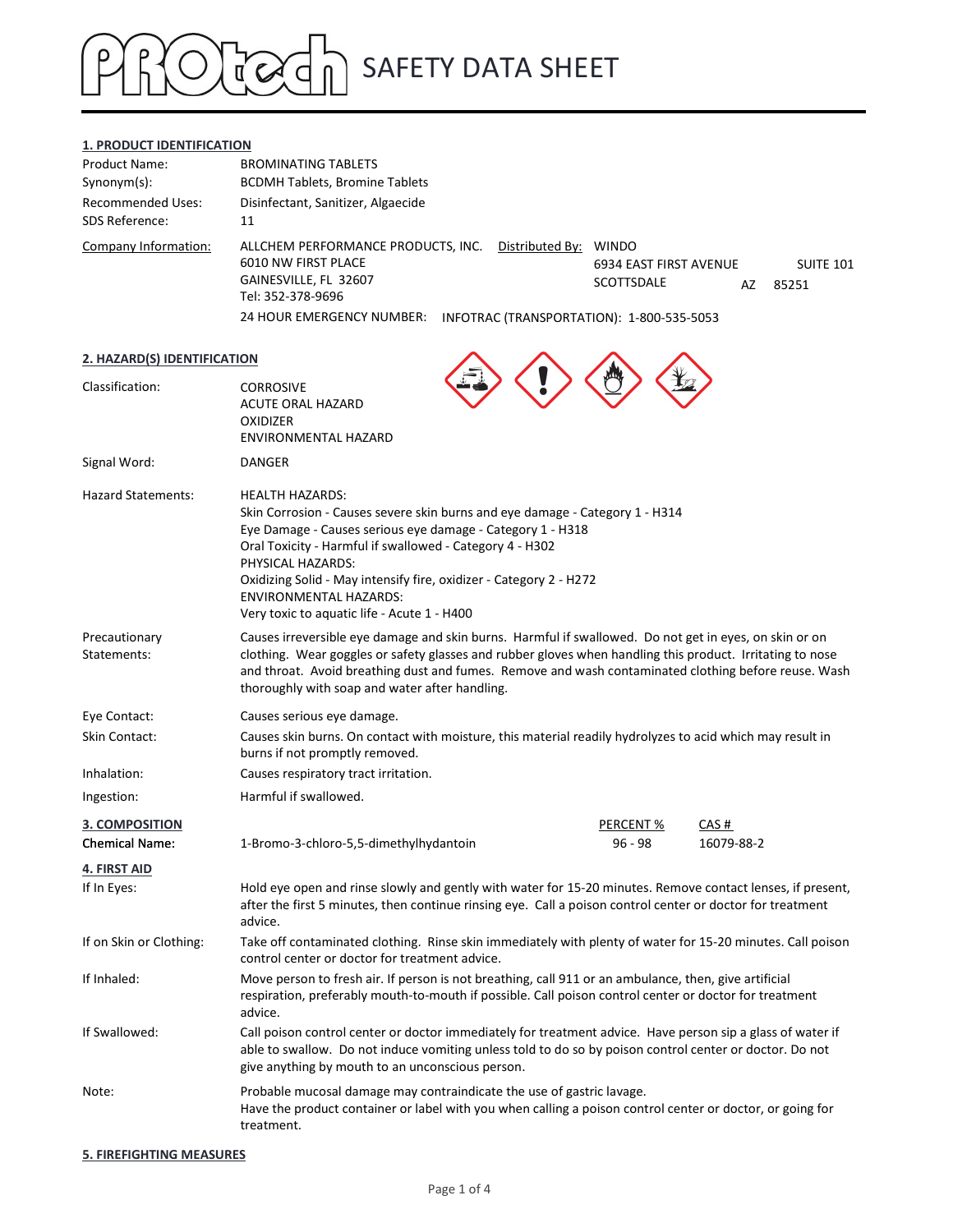| Suitable / Unsuitable<br><b>Extinguishing Media:</b> | Flood with large volumes of water. Do not use ABC powder, dry chemical. Risk of violent reaction.                                                                                                                                                                                                                                                                                                                                                                                                                                                                                                                                                                                                                                                                                                                                                                                                        |  |  |  |
|------------------------------------------------------|----------------------------------------------------------------------------------------------------------------------------------------------------------------------------------------------------------------------------------------------------------------------------------------------------------------------------------------------------------------------------------------------------------------------------------------------------------------------------------------------------------------------------------------------------------------------------------------------------------------------------------------------------------------------------------------------------------------------------------------------------------------------------------------------------------------------------------------------------------------------------------------------------------|--|--|--|
| Specific Hazards from<br>Chemical:                   | In large fires fueled by other materials, this product may smolder for prolonged periods emitting a dense<br>black smoke. Do not let fire burn.<br>Harmful combustion products: HBr, HCl, NO2, CO.                                                                                                                                                                                                                                                                                                                                                                                                                                                                                                                                                                                                                                                                                                       |  |  |  |
| <b>Special Protective</b><br>Equipment:              | In the event of fire, wear self-contained breathing apparatus. Thoroughly decontaminate fire fighting<br>equipment including all fire fighting wearing apparel after the incident.                                                                                                                                                                                                                                                                                                                                                                                                                                                                                                                                                                                                                                                                                                                       |  |  |  |
| Other Information:                                   | Do not let fire burn.                                                                                                                                                                                                                                                                                                                                                                                                                                                                                                                                                                                                                                                                                                                                                                                                                                                                                    |  |  |  |
| <b>6. ACCIDENTAL RELEASE MEASURES</b>                |                                                                                                                                                                                                                                                                                                                                                                                                                                                                                                                                                                                                                                                                                                                                                                                                                                                                                                          |  |  |  |
| <b>Personal Precautions:</b>                         | Using appropriate protective clothing and safety equipment, contain spilled<br>material. (See Section 8)                                                                                                                                                                                                                                                                                                                                                                                                                                                                                                                                                                                                                                                                                                                                                                                                 |  |  |  |
| <b>Methods and Materials</b><br>for cleanup:         | Do not add water to spilled material. Using clean dedicated equipment, sweep and scoop all spilled<br>material, contaminated soil, and other contaminated material and place into clean dry containers for<br>disposal. Do not close containers containing wet or damp material. They should be left open to disperse any<br>hazardous gases that may form.<br>Do not use floor sweeping compounds to clean up spills. Do not transport wet or damp material. Treat<br>recovered material as described in the section "Disposal considerations".                                                                                                                                                                                                                                                                                                                                                         |  |  |  |
| 7. HANDLING AND STORAGE                              |                                                                                                                                                                                                                                                                                                                                                                                                                                                                                                                                                                                                                                                                                                                                                                                                                                                                                                          |  |  |  |
| Handling:                                            | Strong oxidizing agent. Avoid contact with skin, eyes and clothing. Avoid breathing dust. Avoid breathing<br>vapors. Do not mix with other chemicals. Mix only with water. Never add water to this product. Always add<br>product to large quantities of water. When using automatic feeding devices, always follow manufacturer's<br>directions as to the proper addition of sanitizer product to brominators. Use only clean and dry utensils. Do<br>not add this product to any dispensing devices containing remnants of any other product. Such use may<br>cause a violent reaction leading to fire or explosion. Contamination with moisture, organic matter or other<br>chemicals may start a chemical reaction and generate heat, hazardous gas, possible fire and explosion.<br>the contract of the contract of the contract of the contract of the contract of the contract of the contract of |  |  |  |

| Handling: | Strong oxidizing agent. Avoid contact with skin, eyes and clothing. Avoid breathing dust. Avoid breathing      |
|-----------|----------------------------------------------------------------------------------------------------------------|
|           | vapors. Do not mix with other chemicals. Mix only with water. Never add water to this product. Always add      |
|           | product to large quantities of water. When using automatic feeding devices, always follow manufacturer's       |
|           | directions as to the proper addition of sanitizer product to brominators. Use only clean and dry utensils. Do  |
|           | not add this product to any dispensing devices containing remnants of any other product. Such use may          |
|           | cause a violent reaction leading to fire or explosion. Contamination with moisture, organic matter or other    |
|           | chemicals may start a chemical reaction and generate heat, hazardous gas, possible fire and explosion.         |
|           | In case of contamination or decomposition, do not reseal container. If possible, isolate container in open air |
|           | or well ventilated area. Flood with large volumes of water.                                                    |
|           | Wash hands thoroughly with soap and water after handling and before eating, drinking or using tobacco. Do      |
|           | not handle until all safety precautions have been read and understood. Do not contaminate water, food or       |
|           | feed by storage or disposal or cleaning of equipment.                                                          |
|           |                                                                                                                |

### 8. EXPOSURE CONTROLS / PERSONAL PROTECTIONS

| OSHA permissible<br>exposure limit:  | Contains no substances with occupational exposure limit values.                                                          |
|--------------------------------------|--------------------------------------------------------------------------------------------------------------------------|
| Appropriate Engineering<br>Controls: | Use with adequate ventilation. Ensure that eyewash stations and safety showers are close to the<br>workstation location. |
| Individual Protection                | Eye Protection: Goggles or Safety glasses with side-shields.                                                             |
| Measures:                            | Skin Protection: Wear rubber gloves. Wash contaminated clothing before reuse.                                            |
|                                      | Respiratory Protection: A respiratory protection program that meets OSHA 1910.134 and ANSI Z88.2                         |

#### **9. PHYSICAL AND CHEMICAL PROPERTIES**

|                                     | feed by storage or disposal or cleaning of equipment.                                                                                                                                                                                                                                                                                        |                                                           |                              |  |  |  |
|-------------------------------------|----------------------------------------------------------------------------------------------------------------------------------------------------------------------------------------------------------------------------------------------------------------------------------------------------------------------------------------------|-----------------------------------------------------------|------------------------------|--|--|--|
| orage:                              | Store in original container. Keep containers tightly closed in a dry, cool and well-ventilated place. Keep out<br>of reach of children. Keep away from animals.                                                                                                                                                                              |                                                           |                              |  |  |  |
|                                     | <b>EXPOSURE CONTROLS / PERSONAL PROTECTIONS</b>                                                                                                                                                                                                                                                                                              |                                                           |                              |  |  |  |
| HA permissible<br>posure limit:     | Contains no substances with occupational exposure limit values.                                                                                                                                                                                                                                                                              |                                                           |                              |  |  |  |
| propriate Engineering<br>ntrols:    | Use with adequate ventilation. Ensure that eyewash stations and safety showers are close to the<br>workstation location.                                                                                                                                                                                                                     |                                                           |                              |  |  |  |
| dividual Protection<br>easures:     | Eye Protection: Goggles or Safety glasses with side-shields.<br>Skin Protection: Wear rubber gloves. Wash contaminated clothing before reuse.<br>Respiratory Protection: A respiratory protection program that meets OSHA 1910.134 and ANSI Z88.2<br>requirements must be followed whenever workplace conditions warrant a respirator's use. |                                                           |                              |  |  |  |
| PHYSICAL AND CHEMICAL PROPERTIES    |                                                                                                                                                                                                                                                                                                                                              |                                                           |                              |  |  |  |
|                                     | Appearance: White tablet                                                                                                                                                                                                                                                                                                                     | Flammability (solid/gas): Not applicable                  |                              |  |  |  |
|                                     | Odor: Faint Halogen                                                                                                                                                                                                                                                                                                                          | Upper/lower Flammability or Not Applicable                |                              |  |  |  |
|                                     | Odor Threshold: No data available                                                                                                                                                                                                                                                                                                            | Exposure limits:<br>Vapor Pressure: Not Applicable        |                              |  |  |  |
|                                     | pH: 4.5 (as aqueous solution), 0.1%, solution                                                                                                                                                                                                                                                                                                | Vapor Density: Not Applicable                             |                              |  |  |  |
| Point/Freezing Point: Decomposes    | Melting 248 - 298°F (120 - 148 °C).                                                                                                                                                                                                                                                                                                          |                                                           | Density: 0.87 - 0.92 g/cm3   |  |  |  |
|                                     |                                                                                                                                                                                                                                                                                                                                              | Solubility(ies): 1.5 g/l                                  |                              |  |  |  |
|                                     | Initial Boiling Not Applicable                                                                                                                                                                                                                                                                                                               | Partition Coefficient: n-octanol/water: No data available |                              |  |  |  |
| Point/Boiling Range:                |                                                                                                                                                                                                                                                                                                                                              | Auto-ignition Temperature: No data available              |                              |  |  |  |
|                                     | Flash Point: Not Applicable                                                                                                                                                                                                                                                                                                                  | Decomposition Temperature: 298 °F (148 °C)                |                              |  |  |  |
| Evaporation Rate: No data available |                                                                                                                                                                                                                                                                                                                                              |                                                           | Viscosity: No data available |  |  |  |
|                                     |                                                                                                                                                                                                                                                                                                                                              | Page 2 of 4                                               |                              |  |  |  |
|                                     |                                                                                                                                                                                                                                                                                                                                              |                                                           |                              |  |  |  |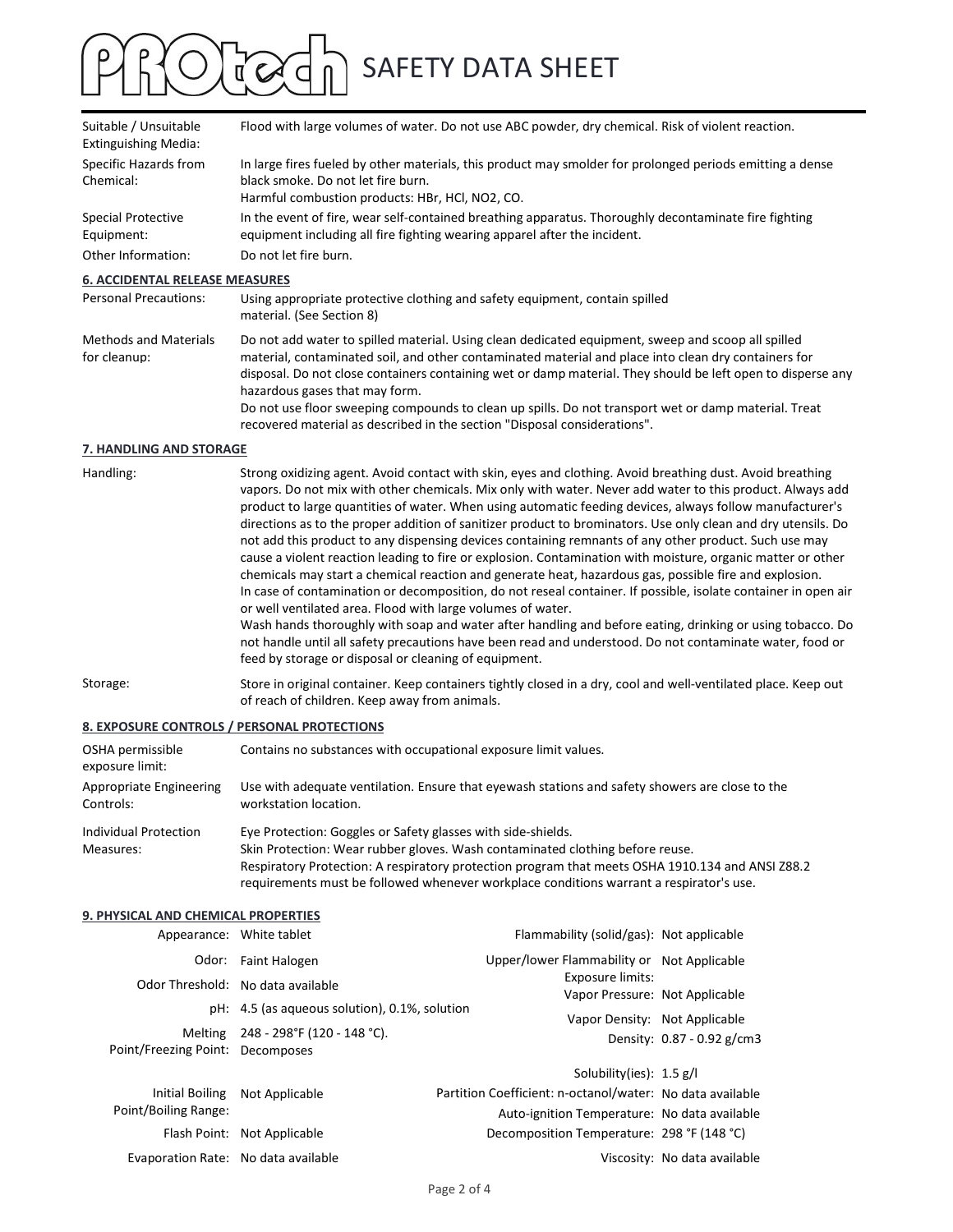### 10. STABILITY AND REACTIVITY

|                                                              | <b>SAFETY DATA SHEET</b>                                                                                                                                                                                                                                                                                                                                                                                                                                                                                                                                                                                       |  |  |  |
|--------------------------------------------------------------|----------------------------------------------------------------------------------------------------------------------------------------------------------------------------------------------------------------------------------------------------------------------------------------------------------------------------------------------------------------------------------------------------------------------------------------------------------------------------------------------------------------------------------------------------------------------------------------------------------------|--|--|--|
| <b>10. STABILITY AND REACTIVITY</b><br>Stability/Reactivity: | No data available                                                                                                                                                                                                                                                                                                                                                                                                                                                                                                                                                                                              |  |  |  |
| Possibilities of                                             | Hazardous Polymerization: Will Not Occur                                                                                                                                                                                                                                                                                                                                                                                                                                                                                                                                                                       |  |  |  |
| Hazardous Reactions:<br>Conditions to Avoid:                 | Remarks: High temperatures. Poor ventilation. Contamination. Moisture/high humidity.                                                                                                                                                                                                                                                                                                                                                                                                                                                                                                                           |  |  |  |
| Incompatible Materials:                                      | Remarks: Avoid contact with water on concentrated material in the container. Avoid contact with easily<br>oxidizable material; ammonia, urea, or similar nitrogen containing compounds; inorganic reducing<br>compounds; floor sweeping compounds; calcium hypochlorite; other swimming pool/spa chemicals in their<br>concentrated form; alkalis. Avoid contact with all other chemicals.                                                                                                                                                                                                                     |  |  |  |
| <b>Hazardous Decomposition</b><br>Materials:                 | Hydrogen halides; Bromine; Chlorine; Carbon oxides; nitrogen oxides (NOx)                                                                                                                                                                                                                                                                                                                                                                                                                                                                                                                                      |  |  |  |
| <b>11. TOXICOLOGICAL INFORMATION</b>                         |                                                                                                                                                                                                                                                                                                                                                                                                                                                                                                                                                                                                                |  |  |  |
| <b>Acute Toxicity:</b>                                       | Acute Oral LD50: 578 mg/kg (rat)<br>Acute Dermal LD50: > 2,000 mg/kg (rabbit)<br>Skin Irritation: Species: rabbit. Result: Primary Irritation Index (PII) = 6.1<br>Classification: Corrosive.<br>Remarks: Causes skin burns.<br>Direct contact with wet material or moist skin may cause severe irritation, pain and possibly burns.<br>Eye Irritation: Species: rabbit<br><b>Classification: Corrosive</b><br>Remarks: Causes serious eye damage.<br>Sensitization: Did not cause sensitization on laboratory animals.                                                                                        |  |  |  |
| Chronic Toxicity:                                            | No data available.                                                                                                                                                                                                                                                                                                                                                                                                                                                                                                                                                                                             |  |  |  |
| Reproductive Toxicity:                                       | No data available.                                                                                                                                                                                                                                                                                                                                                                                                                                                                                                                                                                                             |  |  |  |
| Carcinogenicity:                                             | No data available.                                                                                                                                                                                                                                                                                                                                                                                                                                                                                                                                                                                             |  |  |  |
| Mutagenicity:                                                | No data available.                                                                                                                                                                                                                                                                                                                                                                                                                                                                                                                                                                                             |  |  |  |
| <b>12. ECOLOGICAL INFORMATION</b>                            |                                                                                                                                                                                                                                                                                                                                                                                                                                                                                                                                                                                                                |  |  |  |
| <b>Aquatic Toxicity:</b>                                     | Toxic to fish and aquatic organisms.<br>Fish - 96 h LC50 0.87 mg/l<br>Daphnia - 48 h EC50 0.46 mg/l<br>Bioconcentration factor (BCF): < 500                                                                                                                                                                                                                                                                                                                                                                                                                                                                    |  |  |  |
| Avian Toxicity:                                              | No data available.                                                                                                                                                                                                                                                                                                                                                                                                                                                                                                                                                                                             |  |  |  |
| <b>Environmental Hazards:</b>                                | This product is toxic to fish and other aquatic organisms. Do not discharge effluent containing this product<br>into lakes, ponds, streams, estuaries, oceans or public waters unless in accordance with the requirements of<br>a National Pollutant Discharge Elimination System (NPDES) permit and the permitting authority has been<br>notified in writing prior to discharge. Do not discharge effluent containing this product to sewer systems<br>without previously notifying the local sewage treatment plant authority. For guidance contact your State<br>Water Board or Regional Office of the EPA. |  |  |  |

| Reproductive Toxicity: | No data available. |
|------------------------|--------------------|
| Carcinogenicity:       | No data available. |

#### 12. ECOLOGICAL INFORMATION

| Aquatic Toxicity: | Toxic to fish and aquatic organisms.<br>Fish - 96 h LC50 0.87 mg/l |  |
|-------------------|--------------------------------------------------------------------|--|
|                   | Daphnia - 48 h EC50 0.46 mg/l                                      |  |
|                   | Bioconcentration factor (BCF): < 500                               |  |
|                   |                                                                    |  |

Environmental Hazards: This product is toxic to fish and other aquatic organisms. Do not discharge effluent containing this product into lakes, ponds, streams, estuaries, oceans or public waters unless in accordance with the requirements of a National Pollutant Discharge Elimination System (NPDES) permit and the permitting authority has been notified in writing prior to discharge. Do not discharge effluent containing this product to sewer systems without previously notifying the local sewage treatment plant authority. For guidance contact your State Water Board or Regional Office of the EPA. Environmental Fate: This product is biodegradable.

#### 13. DISPOSAL CONSIDERATIONS

Disposal: Dispose of waste material in compliance with all federal, state, and local regulations. Improper disposal of excess product, spray mixture or rinsate is a violation of Federal Law. If these wastes cannot be disposed of by use according to label instructions, contact your Environmental Control Agency or the Hazardous Waste Representative at the nearest EPA Regional Office for guidance. For registered pesticides, contact your State Pesticide Agency. Do not put product, spilled product, or filled or partially filled containers into the trash or waste compactor. Contact with incompatible materials could cause a reaction or fire.

#### 14. TRANSPORATION INFORMATION

Package exceptions may be applicable. Refer to the appropriate IMDG, IATA and/or 49 CFR regulations accordingly.

DOT: UN1479, Oxidizing solid, n.o.s. (1-bromo-3-chloro-5,5-dimethylhydantoin) 5.1, PG III

#### 15. REGULATORY INFORMATION

TSCA: USA: Reported in the EPA TSCA Inventory. TSCA Section 12(b) Export Notification (40 CFR 707, Subpt D) required.